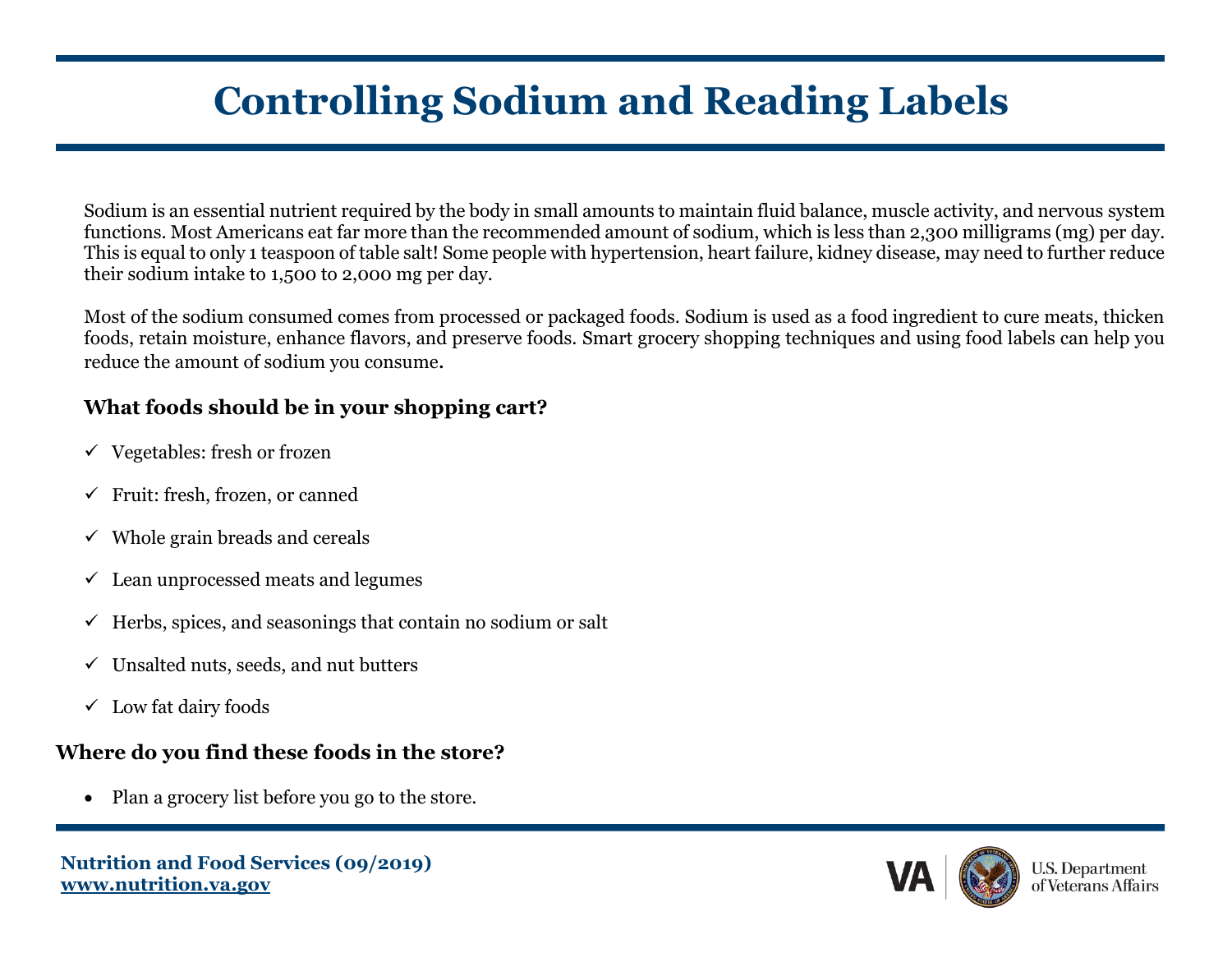- Shop the outside aisles where you find the fresh produce and fresh meats.
- You will find fresh herbs with the fresh produce.
- Look for "no salt added" or "low sodium" foods near the regular items on the shelf.
- Some low sodium items may be found in the "Diet Section" of the grocery store.



## **What should you look for on the food label?**

### **1) Start with the serving size.**

Remember, if you eat more than one serving, you will get more sodium than the amount listed.

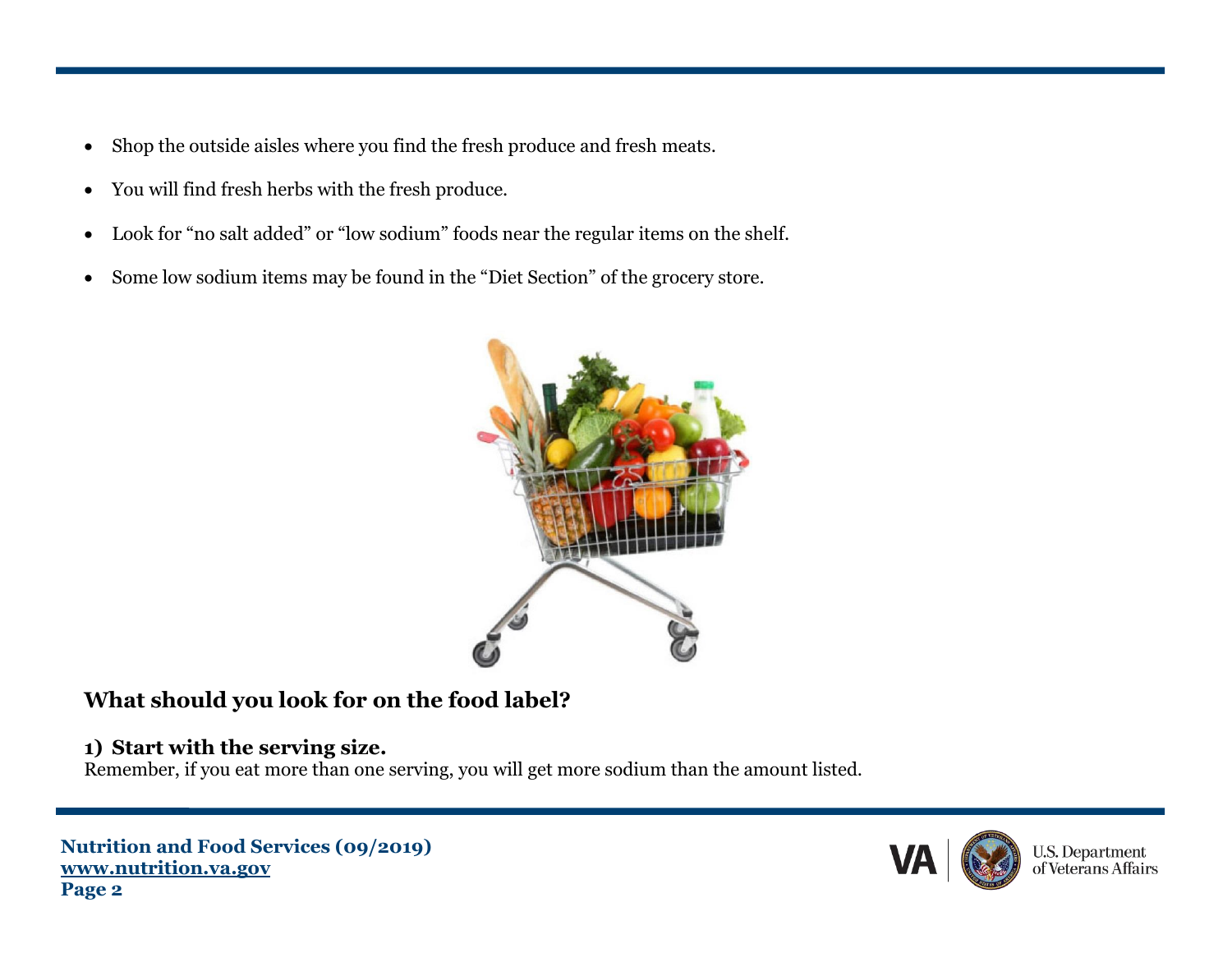#### **2) Check sodium content.**

Use food labels and packaging to help you select the lowest sodium option. If unable to buy low sodium versions, drain and rinse canned foods under running water to remove excess sodium.

- Choose foods with 140 mg sodium or less per serving.
- Avoid food with more than 300 mg of sodium per serving.

You can also use the % Daily Value (% DV) of sodium on food labels to help you quickly compare brands or products.

- Choose foods with 5% or less Daily Value sodium, these are low sodium.
- Avoid foods with 20% or higher Daily Value sodium, these are high sodium.

Product packaging can help guide you, as well.

- Salt-free or Sodium-free: less than 5 milligrams of sodium per serving.
- Very low sodium: less than 35 milligrams of sodium per serving.
- Low sodium: less than 140 milligrams of sodium per serving.

## **3) Read ingredient lists**

Labels list the ingredients in order with those that weigh the most appearing first and those that weigh the least appearing last. Choose foods where sodium is listed near the end of the list. Be on the lookout for ingredients that contain sodium: saline, sodium benzoate, sodium bicarbonate (baking soda), sodium chloride (salt), sodium nitrate, and monosodium glutamate (MSG).